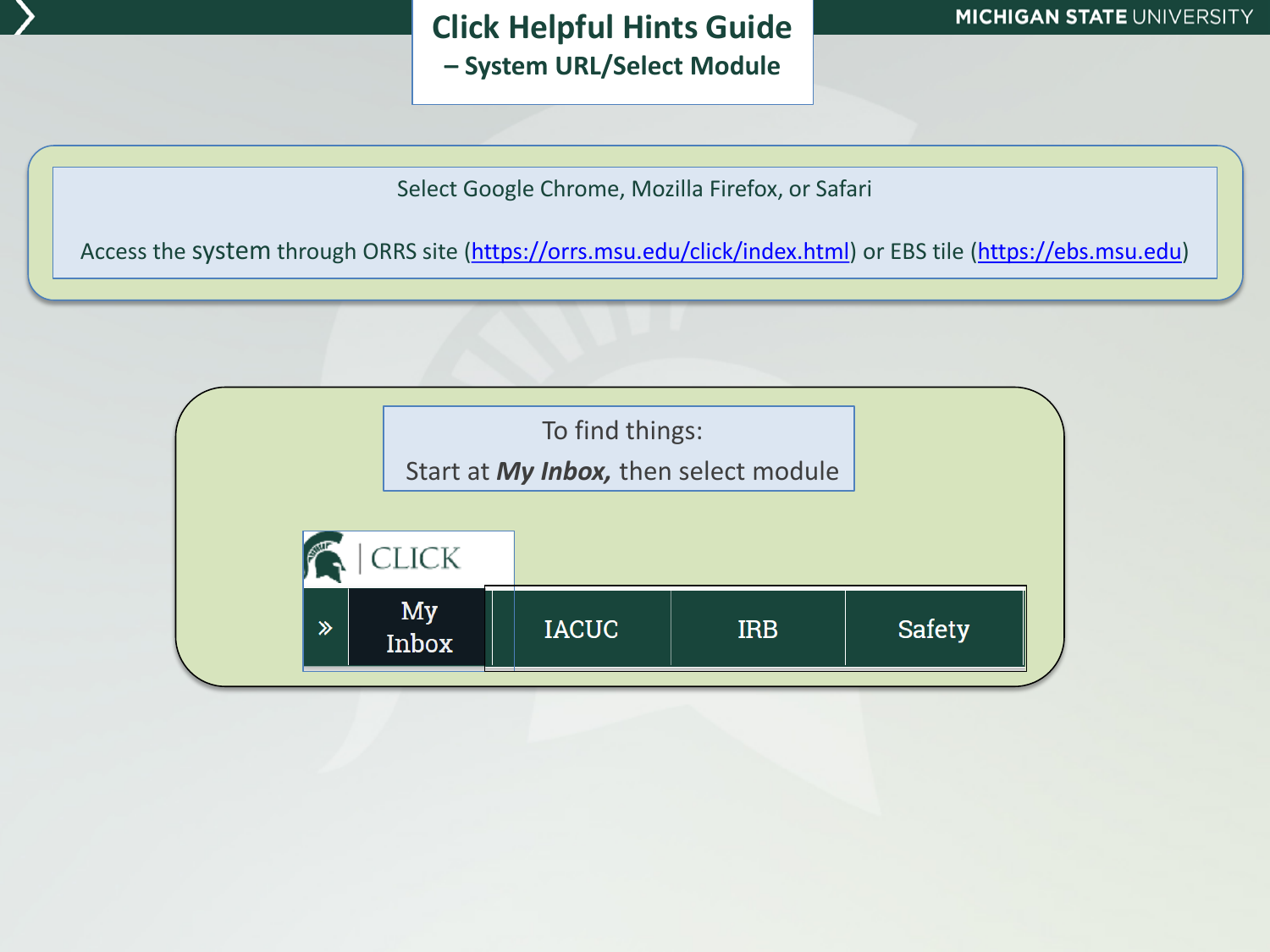# **Click Helpful Hints Guide**

**– Create/Delete/Navigate**





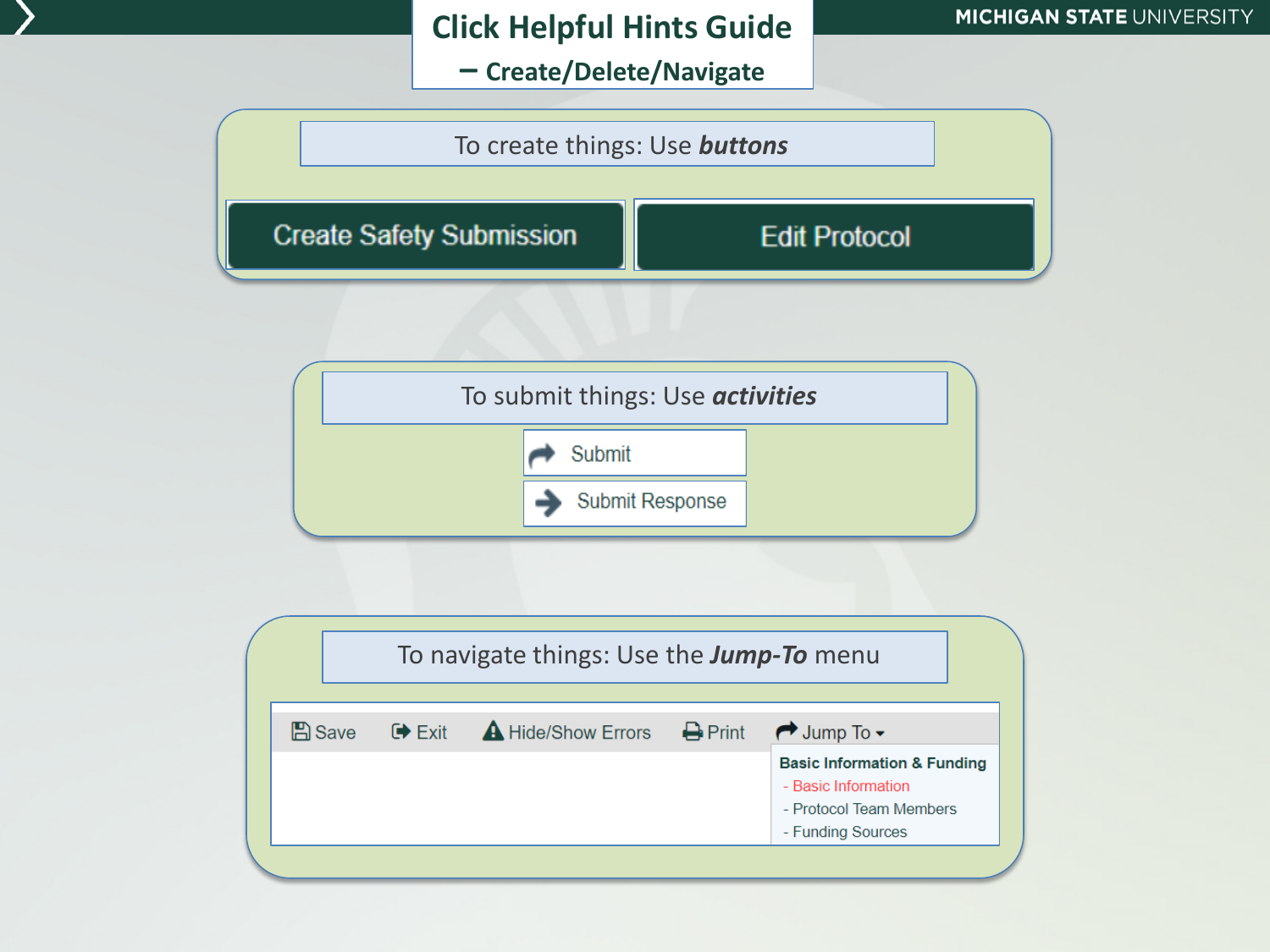## **Click Building & Room Information – Example 1**



Example on this page is for *Plant Biology* building

Then, use the *wildcard "%"*  to enter **Building** and **Room** search criteria,

then select *Go* button

First, select *Advanced*

| <b>Select One or More Facility Projects</b>             |                      |                             |  |  |
|---------------------------------------------------------|----------------------|-----------------------------|--|--|
| Clear<br>Filter by<br><b>Building</b><br>Go<br>Advanced |                      |                             |  |  |
| <b>Select One or More Facility Projects</b>             |                      |                             |  |  |
| <b>Building</b><br>Filter by                            | Mplant biology       | Go<br>Clear<br><b>Basic</b> |  |  |
| Room<br>and                                             | ٠<br>%30             |                             |  |  |
|                                                         |                      |                             |  |  |
| Deselect All                                            |                      |                             |  |  |
| <b>N</b> 4 1-21 of 21 ▶ ▶                               |                      |                             |  |  |
| $\triangle$ Room                                        | <b>Building</b>      | <b>Location Type</b>        |  |  |
| 130<br>0                                                | <b>PLANT BIOLOGY</b> | Room                        |  |  |
| 230<br>П                                                | PLANT BIOLOGY        | Room                        |  |  |
| 30<br>∩                                                 | PLANT BIOLOGY        | Room                        |  |  |
| 306<br>0                                                | <b>PLANT BIOLOGY</b> | Room                        |  |  |
| 306A<br>П                                               | <b>PLANT BIOLOGY</b> | Room                        |  |  |
| 306B<br>П                                               | <b>PLANT BIOLOGY</b> | Room                        |  |  |
| 308<br>П                                                | PLANT BIOLOGY        | Room                        |  |  |
| 309<br>0.                                               | PLANT BIOLOGY        | Room                        |  |  |
| $\Box$ 330                                              | <b>PLANT BIOLOGY</b> | Room                        |  |  |
| $\ \cdot\ $ 1-21 of 21 $\ \cdot\ $                      |                      |                             |  |  |
|                                                         |                      | OK<br>Cancel                |  |  |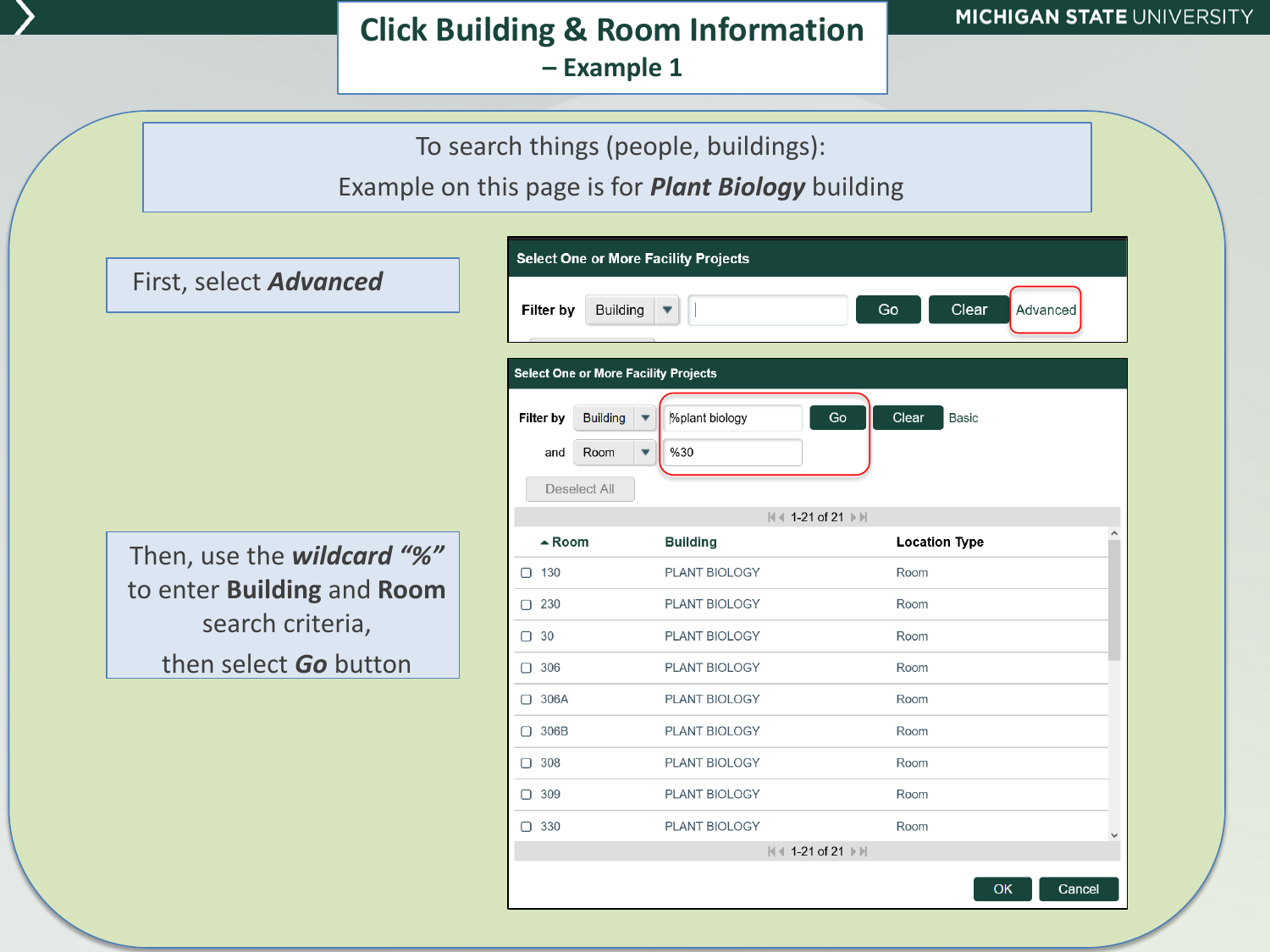#### **Click Building & Room Information – Example 2**

To search things (people, buildings):

Example on this page is for *University Research Containment Facility* building

**Select One or More Facility Projects** First, select *Advanced* Filter by **Building** Go Clear Advanced **Select One or More Facility Projects** Filter by **Building %contain** Go Clear Basic  $%10$ and Room Deselect All M 4 1-25 of 42 ▶ M **Location Type**  $\triangle$  Room **Building** Then, use the *wildcard "%"*   $\Box$  100 ENDOCRINE RES-ADREC CONTAINER Room to enter **Building** and **Room** UNIV RESEARCH CONTAINMENT Room  $\Box$  100 search criteria, □ 100B UNIV RESEARCH CONTAINMENT Room then select *Go* button $\Box$  100C UNIV RESEARCH CONTAINMENT Room  $\Box$  100D UNIV RESEARCH CONTAINMENT Room  $\Box$  101 ENDOCRINE RES-ADREC CONTAINER Room  $\Box$  101 VETERINARY DIAGNOSTIC LAB-CONTAIN 2 Room Room  $\Box$  101 VETERINARY DIAGNOSTIC LAB-CONTAIN 3  $\Box$  101 **VETERINARY DIAGNOSTIC LAB-CONTAIN 1** Room K 1-25 of 42 ▶ N OK Cancel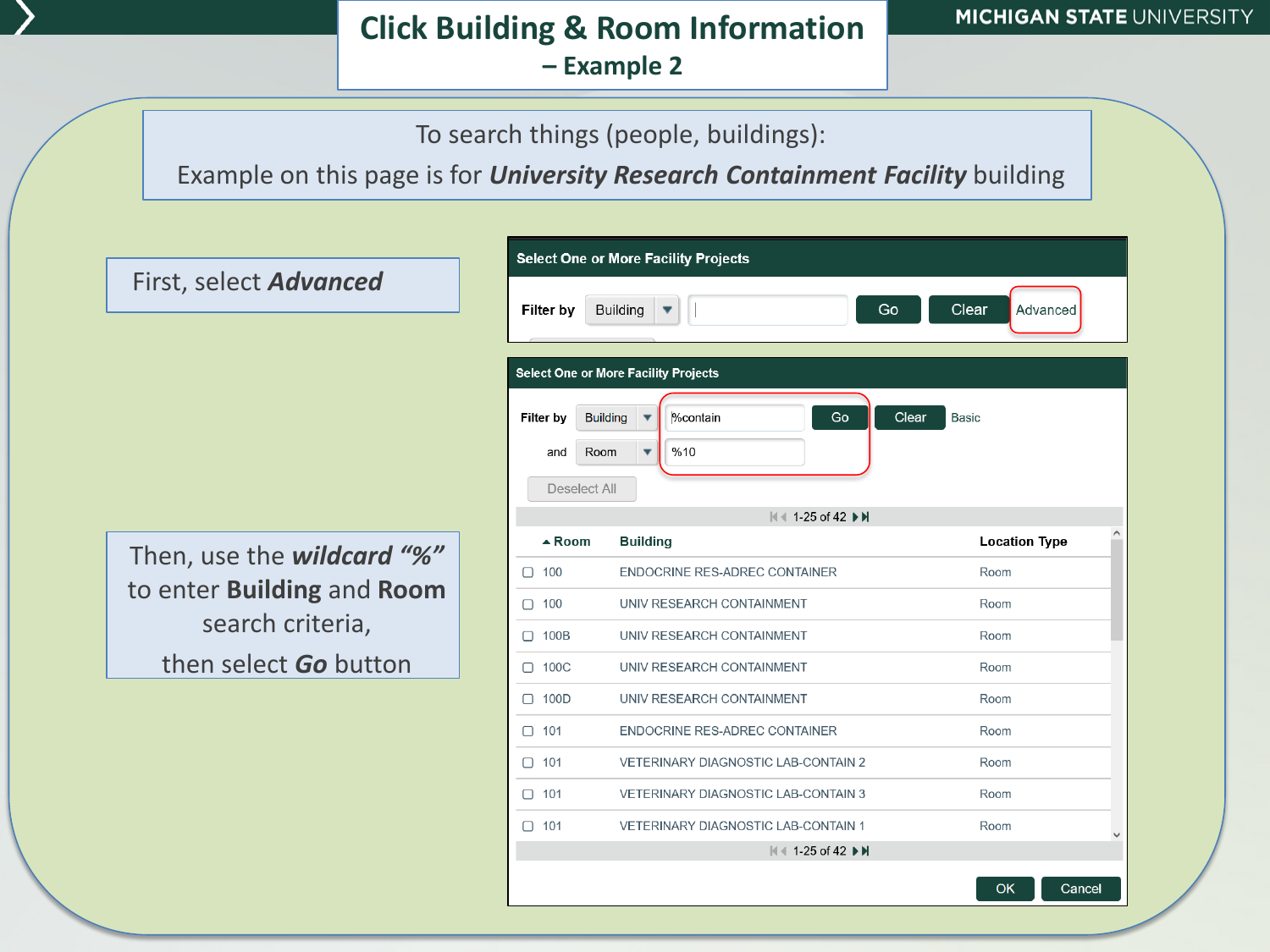## **Click Building & Room Information Table**

#### **Table of IPF Building Names & Aliases with Corresponding Building Search Terms in Click**

| <b>Building</b>                                       | <b>Alias</b>                                                                                                                       | <b>Wildcard % Search</b> |
|-------------------------------------------------------|------------------------------------------------------------------------------------------------------------------------------------|--------------------------|
| <b>UNIV RESEARCH</b><br><b>CONTAINMENT</b>            | UNIV RES CONTAINMENT, UNIVERSITY RESEARCH<br>CONTAINMENT FACILITY, URCF, VRS                                                       | %containment             |
| <b>BIO ENGINEERING</b>                                | BIOENGINEERING, INSTITUTE FOR QUANTITATIVE<br>HEALTH SCIENCE AND ENGINEERING, IQ                                                   | %bio e                   |
| <b>BIOMEDICAL PHYSICAL</b><br><b>SCIENCES</b>         | BIOMED, BIOPHYSICAL SCIENCE, BPMB, BPS                                                                                             | %biomedical phys         |
| <b>CLINICAL CENTER-CLINIC</b>                         | CCA, CCD, CCR, CLIN CTR - CLINIC, CLINIC, CLINICAL<br>CENTER A, CLINICAL CENTER D, CLINICAL CENTER E                               | %clinical center         |
| <b>INTERDISCIPLINARY SCIENCE &amp;</b><br><b>TECH</b> | IST, ISTB                                                                                                                          | %interd                  |
| <b>PLANT BIOLOGY</b>                                  | A.E.C., ATOMIC ENERGY COMMISSION PLANT RES<br>LAB, PLANT BIOLOGY LAB, PLANT RESEARCH LAB,<br>PLANT SCIENCE LAB, PLB                | %plant b                 |
| <b>PLANT AND SOIL SCIENCE</b>                         | MOLECULAR PLANT SCIENCE, PLANT AND SOIL, PSS                                                                                       | %plant and               |
| <b>GRAND RAPIDS RESEARCH</b><br><b>CENTER</b>         | <b>GRAND RAPIDS RESEARCH FACILITY, GRRC</b>                                                                                        | %grand rapids            |
| <b>VETERINARY MEDICAL CENTER</b>                      | LARGE ANIMAL CLINICAL SCIENCES, SMALL ANIMAL<br>CLINICAL SCIENCES, VET, VET MED, VETERINARY<br>CLINIC, VMC PATHOLOGY BUILDING, VMO | %veterinary medical      |